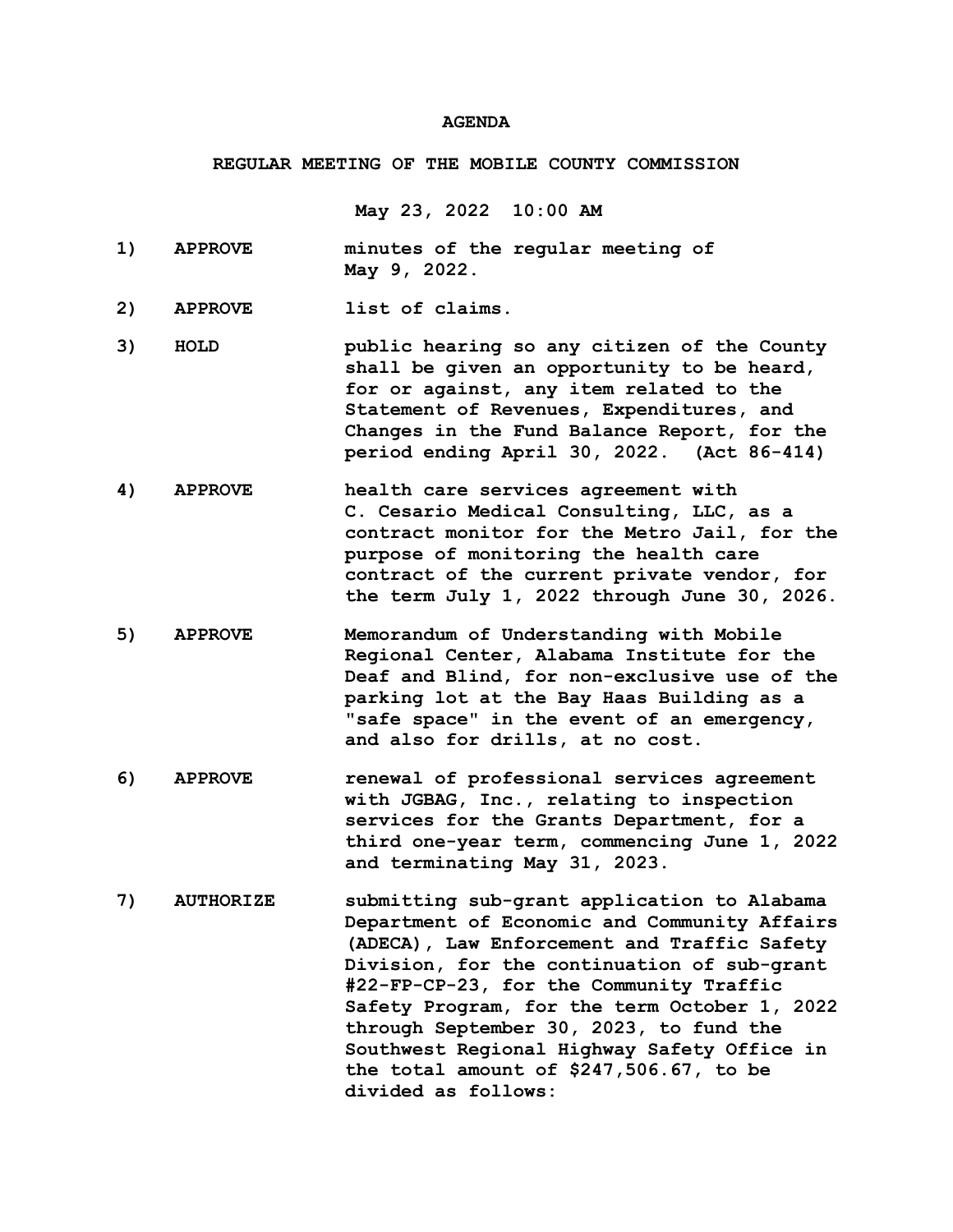- **\$185,630.00 Federal funds**
- **\$ 17,917.00 County General Fund Match**
- **\$ 43,959.67 Mobile Police Department Match**
- **8) AUTHORIZE submitting sub-grant application to Alabama Department of Economic and Community Affairs (ADECA), Law Enforcement and Traffic Safety Division, for the continuation of sub-grant #22-FP-PT-27, for the Selective Traffic Enforcement Program, for the term October 1, 2022 through September 30, 2023, to fund the Southwest Regional Highway Safety Office, in the amount of \$544,000.00, with no local match.**
- **9) AUTHORIZE submitting sub-grant application to Alabama Department of Economic and Community Affairs (ADECA), Law Enforcement and Traffic Safety Division, for the continuation of sub-grant #22-ID-M5-39, for the Hot Spot Impaired Driving Enforcement, for the term October 1, 2022 through September 30, 2023, to fund the Southwest Regional Highway Safety Office, in the amount of \$175,532.00, with no local match.**
- **10) AUTHORIZE submitting sub-grant application to Alabama Department of Economic and Community Affairs (ADECA), Law Enforcement and Traffic Safety Division, for the continuation of sub-grant #22-FP-PT-37, for the Click It or Ticket Law Enforcement Campaign, for the term May 22, 2023 through June 4, 2023, to fund the Southwest Regional Highway Safety Office, in the amount of \$43,017.00, with no local match.**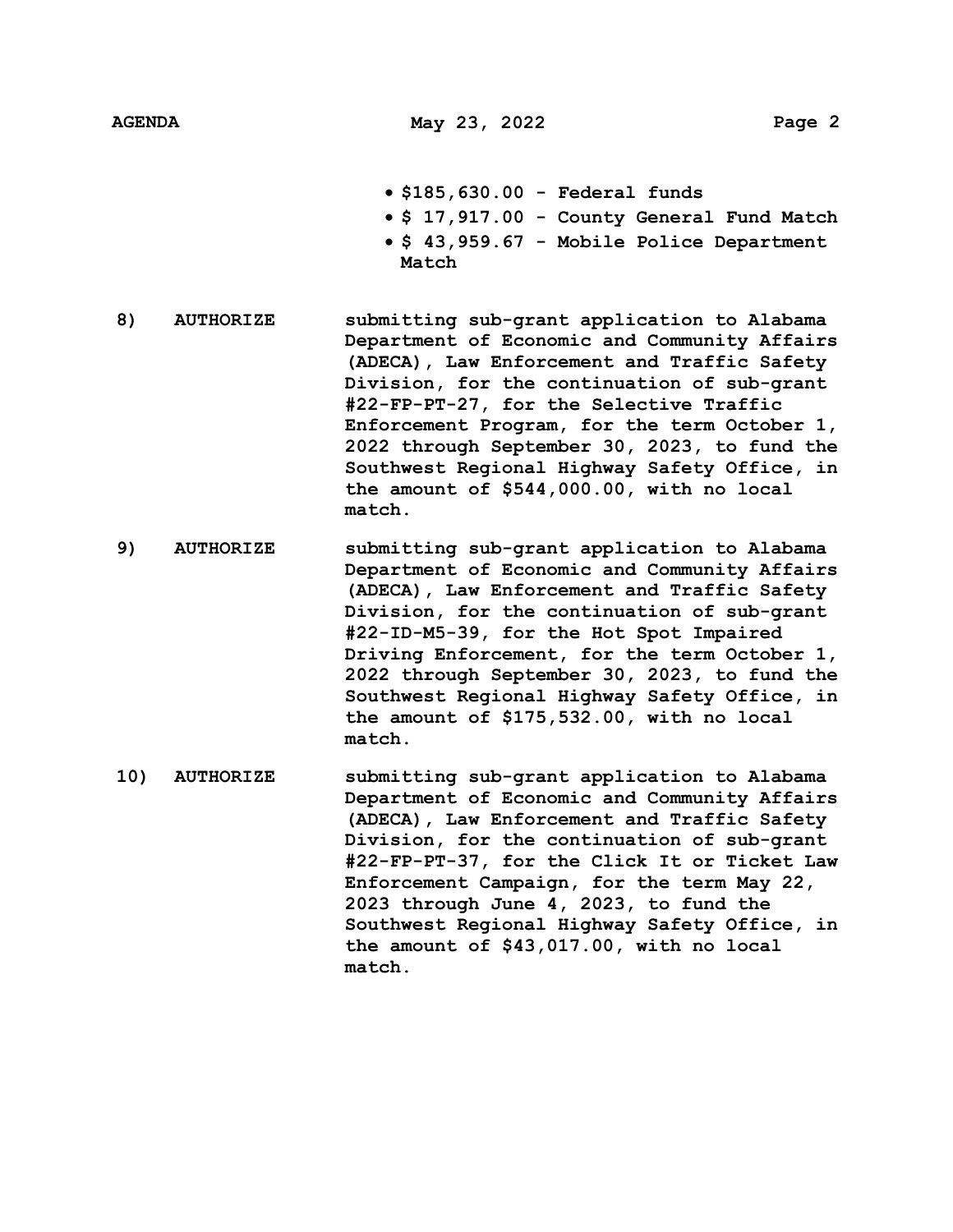- **11) AUTHORIZE submitting sub-grant application to Alabama Department of Economic and Community Affairs (ADECA), Law Enforcement and Traffic Safety Division, for the continuation of sub-grant #22-ID-DS-38, for the Drive Sober or Get Pulled Over Campaign, for the term August 18, 2023 through September 4, 2023, to fund the Southwest Regional Highway Safety Office, in the amount of \$45,087.00, with no local match.**
- **12) APPROVE amendment of EFP-103-21, appropriation contract with Delta Resource Educational Center, to extend period of performance, which was delayed as a result of the COVID-19 pandemic.**
- **13) APPROVE CDP-124-22 and CDP-218-22, sponsorship agreement with Alabama Kidney Foundation in the amount of \$2,500.00 to be divided as follows:**
	- **District 1 funds in the amount of \$1,250.00**
	- **District 2 funds in the amount of \$1,250.00**

**for its Annual Kidney Walk.**

- **14) AUTHORIZE advertisement for Request for Proposal for Technical Assistance and Administrative Services for the HOME Program.**
- **15) AUTHORIZE closeout of the Equipment Warrant Fund bank account and the balance transferred to the General Fund.**
- **16) ADOPT resolution authorizing Mobile County Commission to fix the cost and establish a lien on the real property located at 4627 General Road, Mobile, Alabama 36619, in the amount of \$6,250.00, for the actual cost incurred for the demolition of the structure and removal of all debris from said real property.**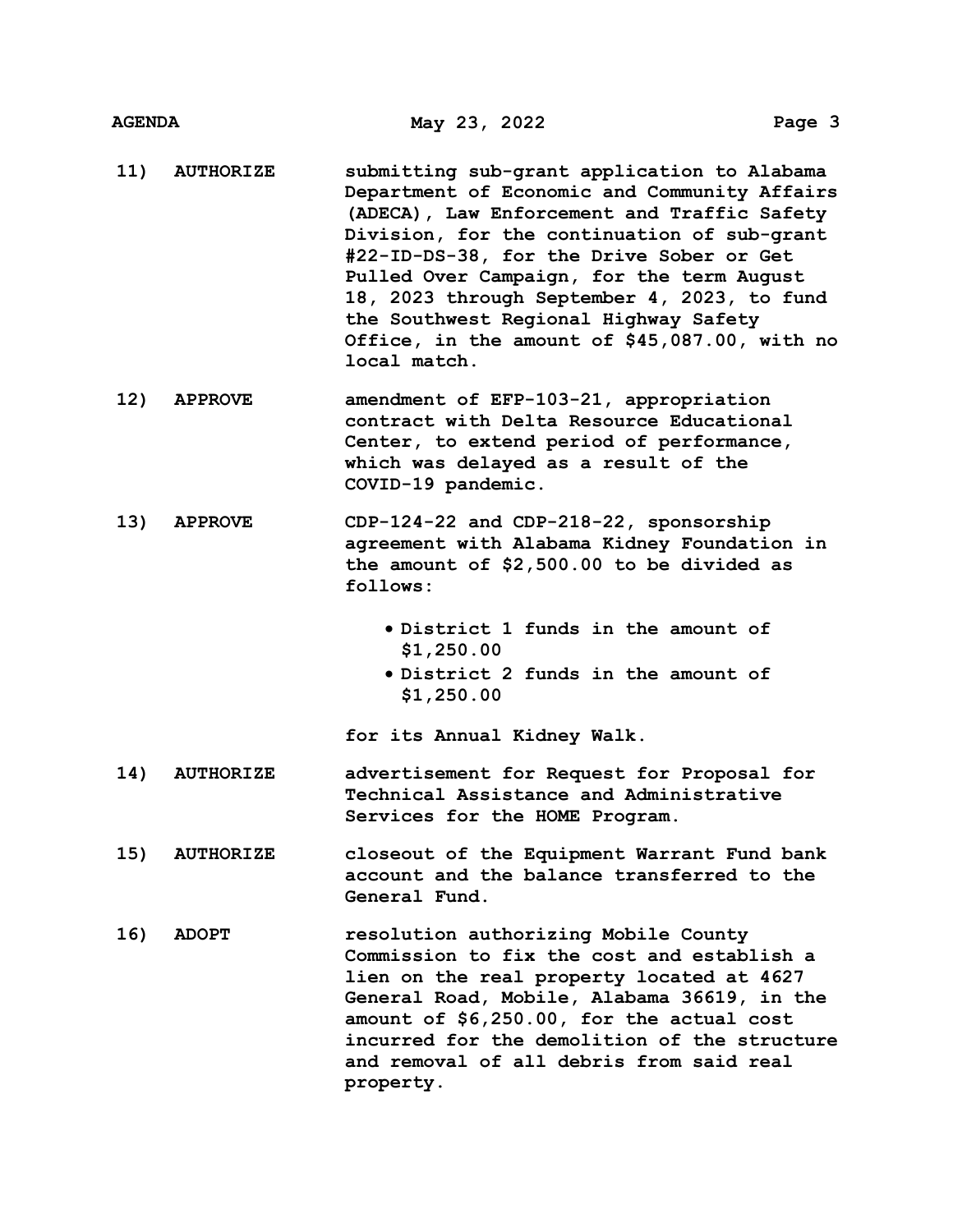| AGENDA |  |
|--------|--|
|        |  |

- **17) AUTHORIZE adopting and submitting the 2022 Year Three Action Plan to the U.S. Department of Housing and Urban Development, and authorize the Commission President to execute all associated documents.**
- **18) AUTHORIZE advertisement for bids, CCP-005-22, Revenue Commission Awning.**
- **19) AWARD bid to Aeiker Construction Corporation for Project ACV-PF-20-001, Grand Bay Senior Center Walking Trail, for a total bid in the amount of \$265,000.00.**
- **20) APPROVE Amendment #2, with Watermark Design Group, LLC for Project CIP-2021-001A, Africatown Historic Structures Restoration - Scott Building. This amendment will revise the scope of work and increase the contract amount by \$12,000.00. The new contract total will be \$135,668.00.**
- **21) APPROVE Change Order #2 with J. Hunt Enterprises for CCP-2019-001, New Parking Lot for Mobile Community Corrections Building. The change will decrease the contract by \$8,793.40. The new contract total will be \$556,914.60.**
- **22) APPROVE Amendment #2 to the Mobile County Park Initiative contract with Goodwyn, Mills, and Cawood, LLC, dated August 6, 2021, to add Task 3: Custom Playground Design Services for Chickasabogue Park.**
- **23) AUTHORIZE acceptance of a grant award and sub-recipient agreement from the Alabama Department of Conservation and Natural Resources (ADCNR), for the Bayou La Batre Water Distribution System Upgrades Project, in the amount of \$5,364,448.00, with no match required, and authorize Commission President to execute all associated documents.**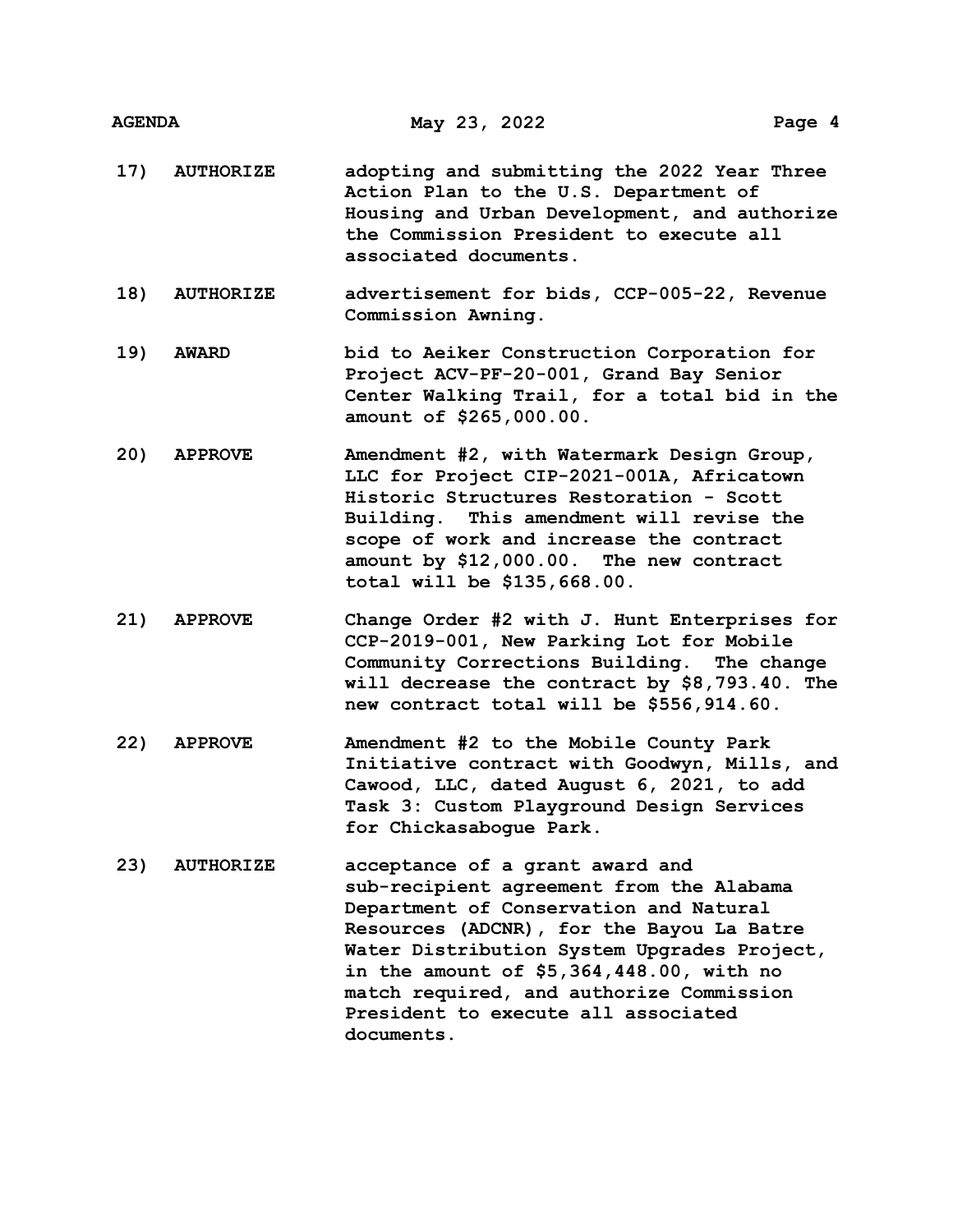| <b>AGENDA</b> |                               | May 23, 2022                                                                                                                                                                                                                                                                                                                                                                          | Page 5 |
|---------------|-------------------------------|---------------------------------------------------------------------------------------------------------------------------------------------------------------------------------------------------------------------------------------------------------------------------------------------------------------------------------------------------------------------------------------|--------|
| 24)           | <b>APPROVE</b>                | EFP-129-22, appropriation contract with<br>United Methodist Inner City Mission in the<br>amount \$7,500.00, from District 1 funds, for<br>its After-school Tutorial and Summer<br>Enrichment Program at Taylor Park Community<br>Center.                                                                                                                                              |        |
| 25)           | <b>ADOPT</b>                  | resolution authorizing joint purchasing<br>agreements with:                                                                                                                                                                                                                                                                                                                           |        |
|               |                               | • City of Creola<br>. Town of Dauphin Island<br>. Town of Mount Vernon<br>. City of Prichard<br>. City of Satsuma<br>• City of Semmes                                                                                                                                                                                                                                                 |        |
| 26)           | <b>APPROVE</b>                | for purchases from the County's annual bids.<br>joint purchasing agreements with:                                                                                                                                                                                                                                                                                                     |        |
|               |                               | • City of Creola<br>. Town of Dauphin Island<br><b>. Town of Mount Vernon</b><br>• City of Prichard<br>. City of Satsuma<br>• City of Semmes                                                                                                                                                                                                                                          |        |
|               |                               | for the purchase of certain materials and<br>supplies during Fiscal Year 2023.                                                                                                                                                                                                                                                                                                        |        |
| 27)           | VOTED AT<br><b>CONFERENCE</b> | Mobile County Commission at its conference<br>on Thursday, May 19, 2022, approved Facility<br>Usage/Indemnification Agreement and<br>Unaffiliated Organization Agreement with<br>Holy Name of Jesus Catholic Parish, for use<br>of church premises at 2275 Snow Road North,<br>Semmes, Alabama, as polling site for 2022<br>primary, run-off, and general elections, at<br>no charge. |        |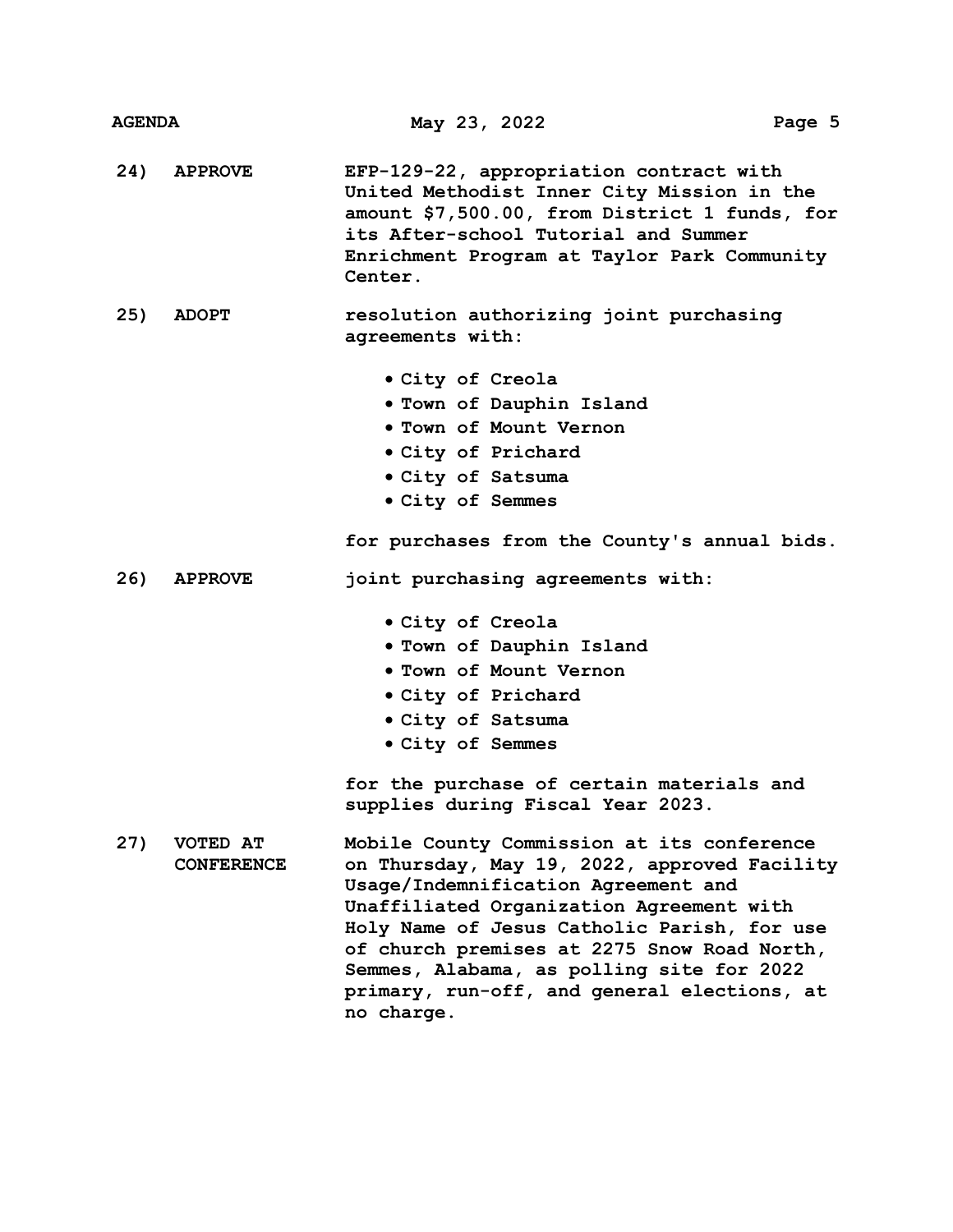- **28) VOTED AT CONFERENCE Mobile County Commission at its conference on Thursday May 19, 2022, approved CDP-125-22, renewal of professional services agreement with Nspire U, LLC, in the amount of \$30,000.00, from District 1 funds, for an additional twelve (12) month term, for professional services event connection/ calendar platform for the Mobile County Commission, effective May 20, 2022.**
- **29) APPROVE recommendation of the Board of Review for the Junk Ordinance hearing held on May 10, 2022, for the citation as follows:**

**Citation #5709 - dismissed**

**30) CONSIDER taking the following action on bids:**

**rescind award of Bid #65-20, annual traffic control barricades and lights bid, for the Public Works Department, to Safety Zone Specialties, due to a price increase.**

**award Bid #26-22, meats to be delivered to James T. Strickland Youth Center for the month of June 2022, to Merchants Company, for their bid in the amount of \$15,903.57.**

**award Bid #27-22, three (3) month copy paper bid, for the County Commission, to Strickland Paper Company.**

**31) ADOPT sole source resolution approving renewal of software maintenance contract with Environmental Systems Research Institute, Inc. (ESRI), for ArcGIS Desktop Services, in the amount of \$52,620.00, for the period August 1, 2022 through July 31, 2023, for the Revenue Commission.**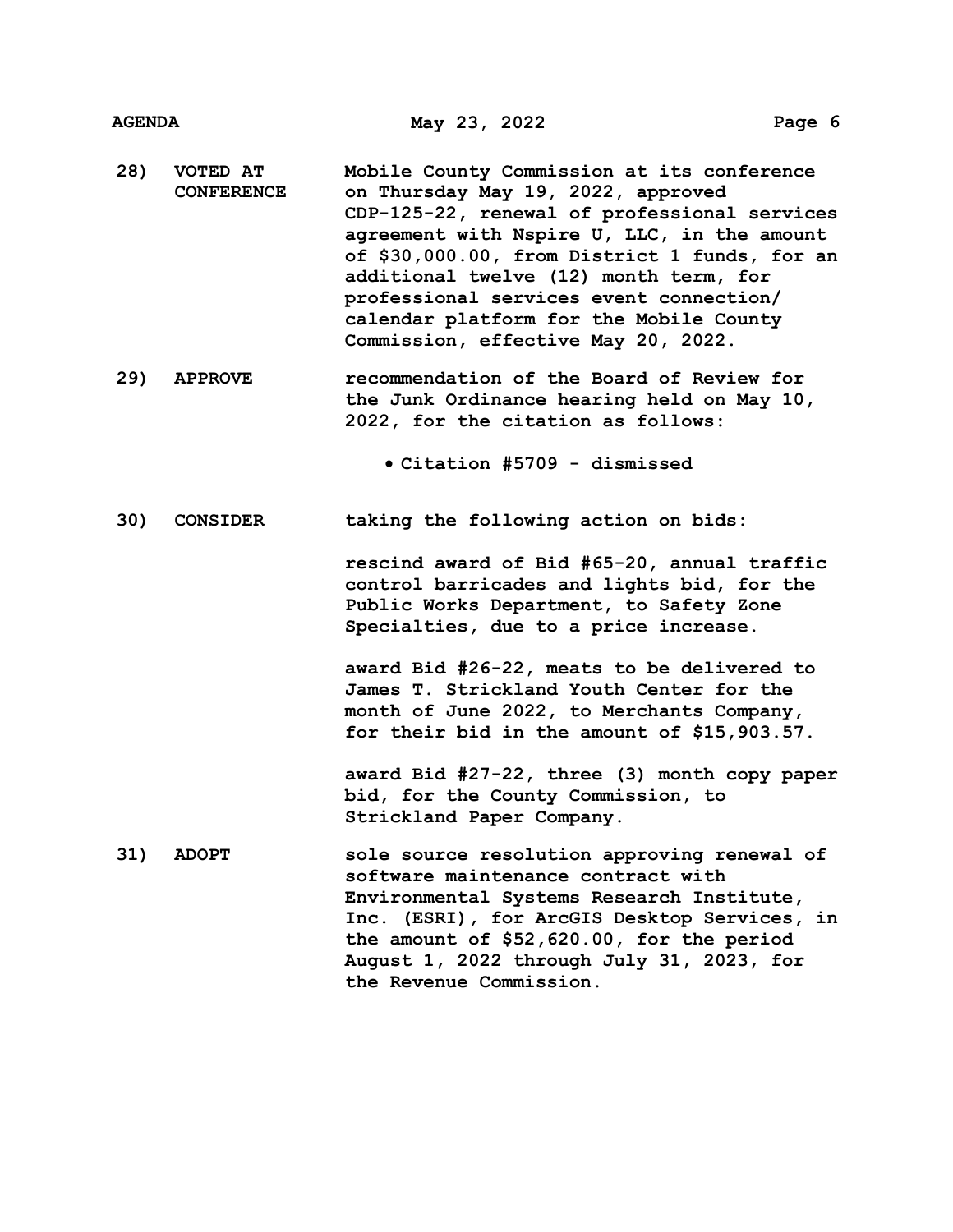- **32) APPROVE CDP-219-22, professional consulting services contract with Hotel & Leisure Advisers, LLC (H&LA) in the amount of \$30,000.00, from District 2 funds, for the proposed development of an outdoor waterpark to be located at Mobile County Sportsplex, plus an additional \$30,000.00 upon successful negotiation of a developer for the project, subject to final legal approval.**
- **33) ADOPT resolution approving a 2.5% merit increase effective June 25, 2022 (to be paid on July 15, 2022 for bi-weekly employees and on June 30, 2022 for monthly employees) for employees who meet the following criteria:**
	- **Full-time employees who have completed their new-hire working test period, excluding unskilled laborers and provisional, temporary, and seasonal employees**
	- **Part-time employees who have completed 1,040 hours in twelve (12) months prior to June 25, 2022**
	- **School Traffic Officers who have completed eighteen (18) months of service prior to June 25, 2022**
	- **Otherwise eligible employees must have a Satisfactory or higher service rating for the last rating period prior to June 25, 2022**
	- **Employees who have been suspended during the six (6) months prior to June 25, 2022 are not eligible.**
	- **Employees who are not eligible will not receive a merit increase until another merit increase is approved, for which they are then eligible.**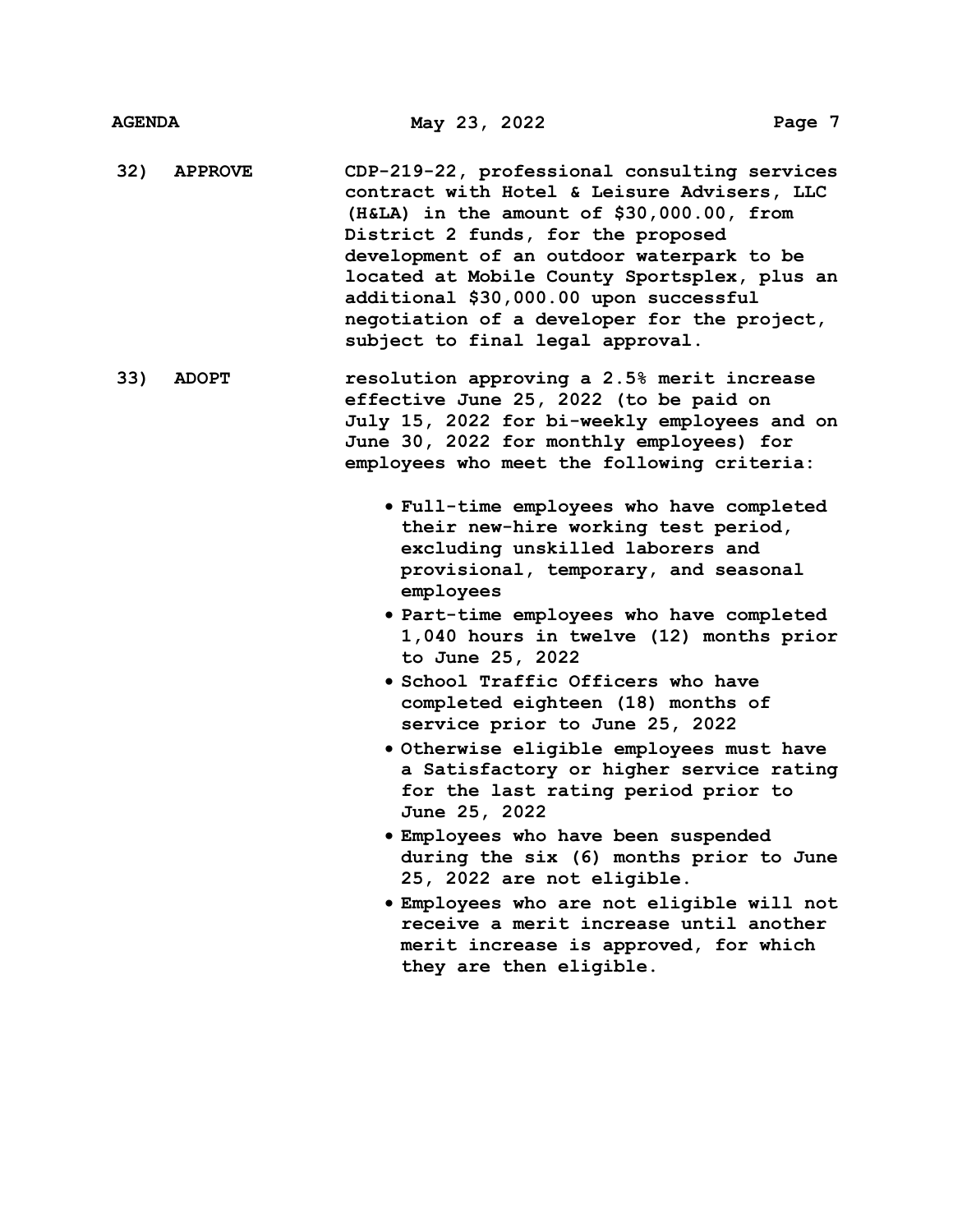| <b>AGENDA</b> |                | May 23, 2022                                                                                                                                                                                                                                                                                                                   | Page 8 |
|---------------|----------------|--------------------------------------------------------------------------------------------------------------------------------------------------------------------------------------------------------------------------------------------------------------------------------------------------------------------------------|--------|
| 34)           | <b>ACCEPT</b>  | maintenance of a 5-foot strip of dedicated<br>right-of-way on the north line of Lot 5 and<br>the south line of Kelly Road dedicated by<br>plat for Anthony Subdivision. This area will<br>be utilized for Project MCR-2020-204, Kelly<br>Road - Grade, Drain, Base, and Pave (GDBP).                                           |        |
| 35)           | <b>ACCEPT</b>  | maintenance of a 10-foot strip of dedicated<br>right-of-way along the south line of Lots 5,<br>6, 7, and 8 and the north line of Kelly Road<br>dedicated by plat for Heller Estates. This<br>area will be utilized for Project<br>MCR-2020-204, Kelly Road - Grade, Drain,<br>Base, and Pave (GDBP).                           |        |
| 36)           | <b>ACCEPT</b>  | maintenance of a 10-foot strip of dedicated<br>right-of-way along the south line of Lot 1<br>and a portion of Lot 2, and also a 30-foot<br>strip along a portion of Lot 2, dedicated by<br>plat for Denham Acres. This area will be<br>utilized for Project MCR-2020-204, Kelly<br>Road - Grade, Drain, Base, and Pave (GDBP). |        |
| 37)           | <b>APPROVE</b> | right-of-way and/or easement agreement for<br>Tract 13, in the amount of $$1,425.00$ for<br>Project MCR-2020-305, Holly Point Drive<br>South, et al- Grade, Drain, Base, and Pave<br>$(GDBP)$ .                                                                                                                                |        |
| 38)           | <b>APPROVE</b> | right-of-way and/or easement agreement for<br>Tracts 2 & 3, in the total amount of<br>\$25,950.00 for Project MCR-2018-004, Weaver<br>Road East- Grade, Drain, Base, and Pave<br>$(GDBP)$ .                                                                                                                                    |        |
| 39)           | <b>APPROVE</b> | right-of-way and/or easement agreement for<br>Tract 4, in the amount of $$2,570.00$ for<br>Project MCR-2018-106(B), Warren Street, et<br>al - Bridge Structure Replacement.                                                                                                                                                    |        |
| 40)           | <b>APPROVE</b> | preliminary plat only of Valor Ridge<br>Subdivision. (208 lots, Schillinger Road<br>South, Clarendon Drive, and Clearview Drive,<br>District 3)                                                                                                                                                                                |        |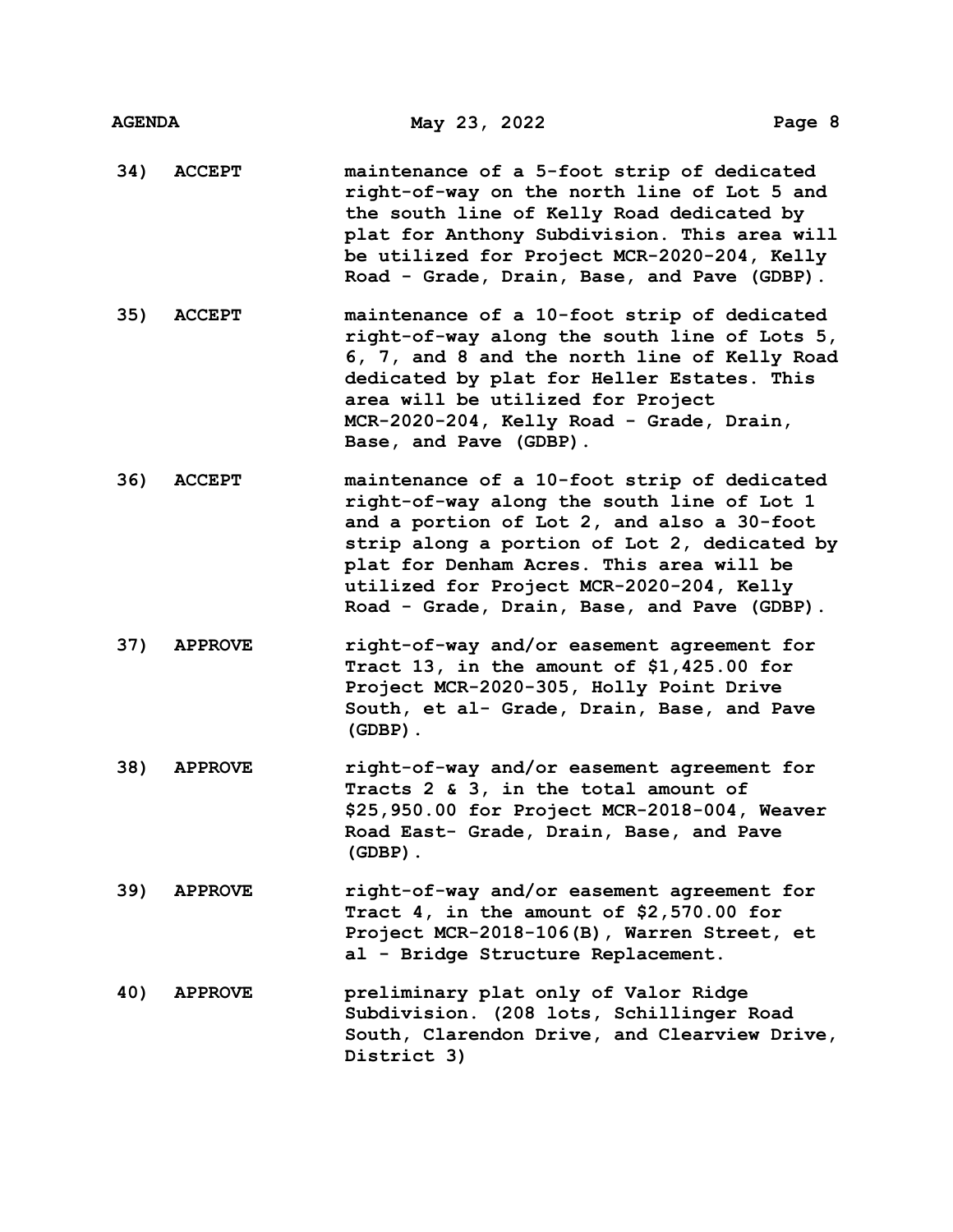| <b>AGENDA</b> |                | May 23, 2022                                                                                                                           | Page 9 |
|---------------|----------------|----------------------------------------------------------------------------------------------------------------------------------------|--------|
|               |                | This is a private road subdivision and the<br>roads within the subdivision will not be<br>accepted by Mobile County for maintenance.   |        |
| 41)           | <b>APPROVE</b> | preliminary and final plat of Replat of Lots<br>1 & 2, 7513 Old Shell Road Place. (1 lot,<br>Old Shell Road, District 2)<br><b>AND</b> |        |
|               |                | Approve preliminary and final plat of $H$ & $E$                                                                                        |        |

**Approve preliminary and final plat of H & E Freeland Subdivision. (2 lots, Cunningham Road, District 3)**

**42) AUTHORIZE acquisition of property and acceptance of right-of-way deeds and/or easements from the following property owners for the following projects:**

> **Dawes Road, Project MCR-2014-013/ CIP-2013-017(B) Tract 24 - deed**

**Lam H. Low**

**Havens Road, Project MCR-2018-205 Tract 15 - two (2) easements**

**Frances Robinson**

**43) VOTED AT CONFERENCE Mobile County Commission at its conference on Thursday, May 19, 2022, approved EFP-331-22, to furnish and deliver six (6) loads of washed sand to Alma Bryant High School Ball Field. The estimated cost for this work is \$2,880.00.**